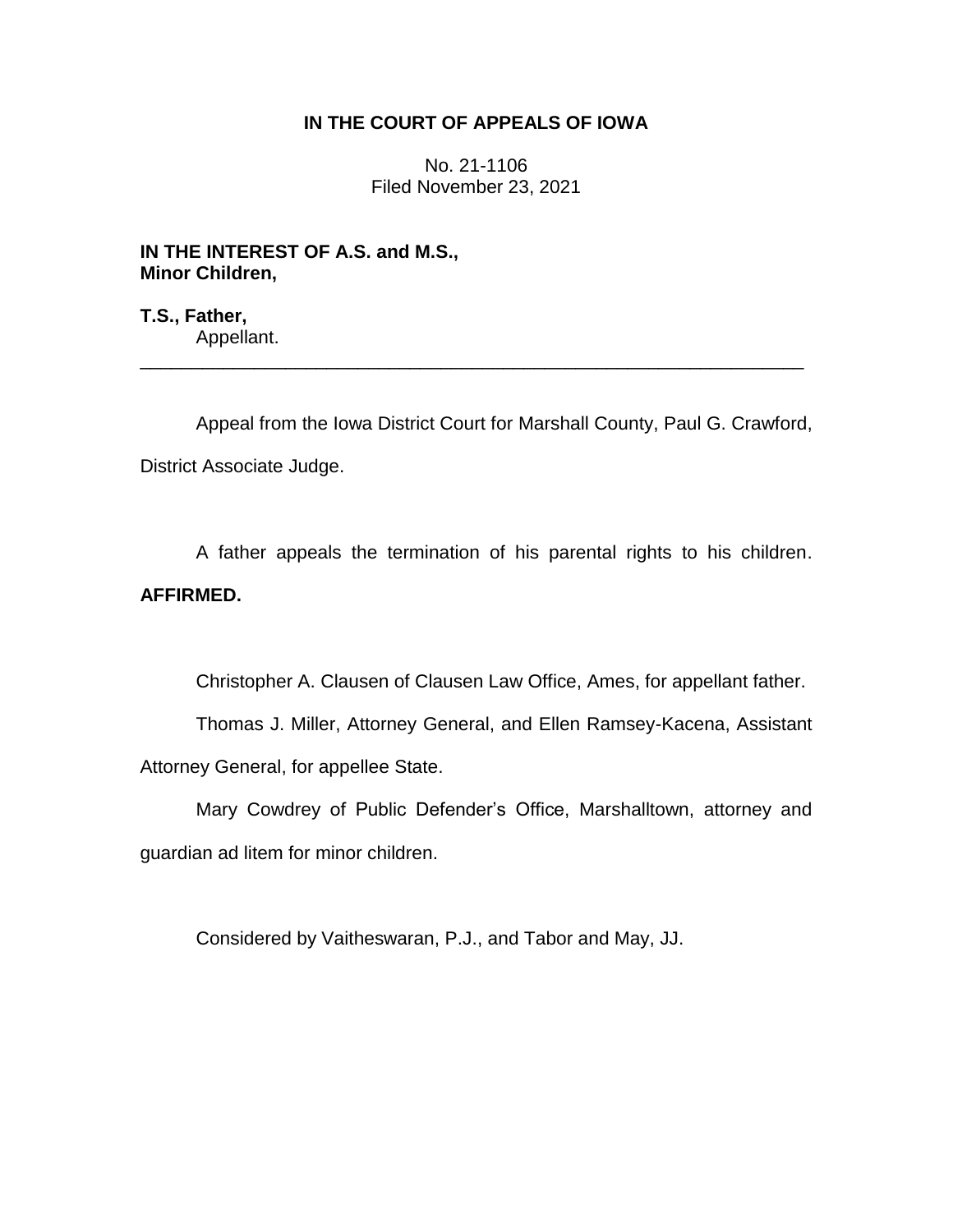## **VAITHESWARAN, Presiding Judge.**

A father appeals the termination of his parental rights to his children, born in 2018 and 2019.<sup>1</sup> He does not challenge the ground for termination cited by the district court. *See* Iowa Code section 232.116(h) (2021) (requiring proof of several elements including proof the children could not be returned to parental custody). He focuses on "the children's bond with [him] developed through contacts while he has been incarcerated and his substantial progress toward release from prison." The father's argument implicates a permissive exception to termination based on the closeness of the parent-child relationship. *See id.* § 232.116(3)(c); *In re A.S.*, 906 N.W.2d 467, 475 (Iowa 2018).

The father was imprisoned before the younger child was born and when the older child was just eighteen months old. He acknowledges he "was incarcerated when this case began and is still incarcerated." Commendably, he called the children from prison "every day." He also had "a video visit[] with" them. The father developed a bond with the children through these contacts and the bond was reciprocated by the older child, who addressed him as "Daddy" and seemed excited to participate in the calls. Understandably, there is scant evidence that the younger child recognized or interacted with the father in the same way. *See In re A.B*., 957 N.W.2d 280, 301 (Iowa 2021) (noting that child was "quite young" and "had less time to form a bond"). That said, there is no question the father made concerted efforts to develop a relationship with both children.

 $\overline{a}$ 

 $1$  The mother's parental rights were also terminated, but she did not file a notice of appeal.